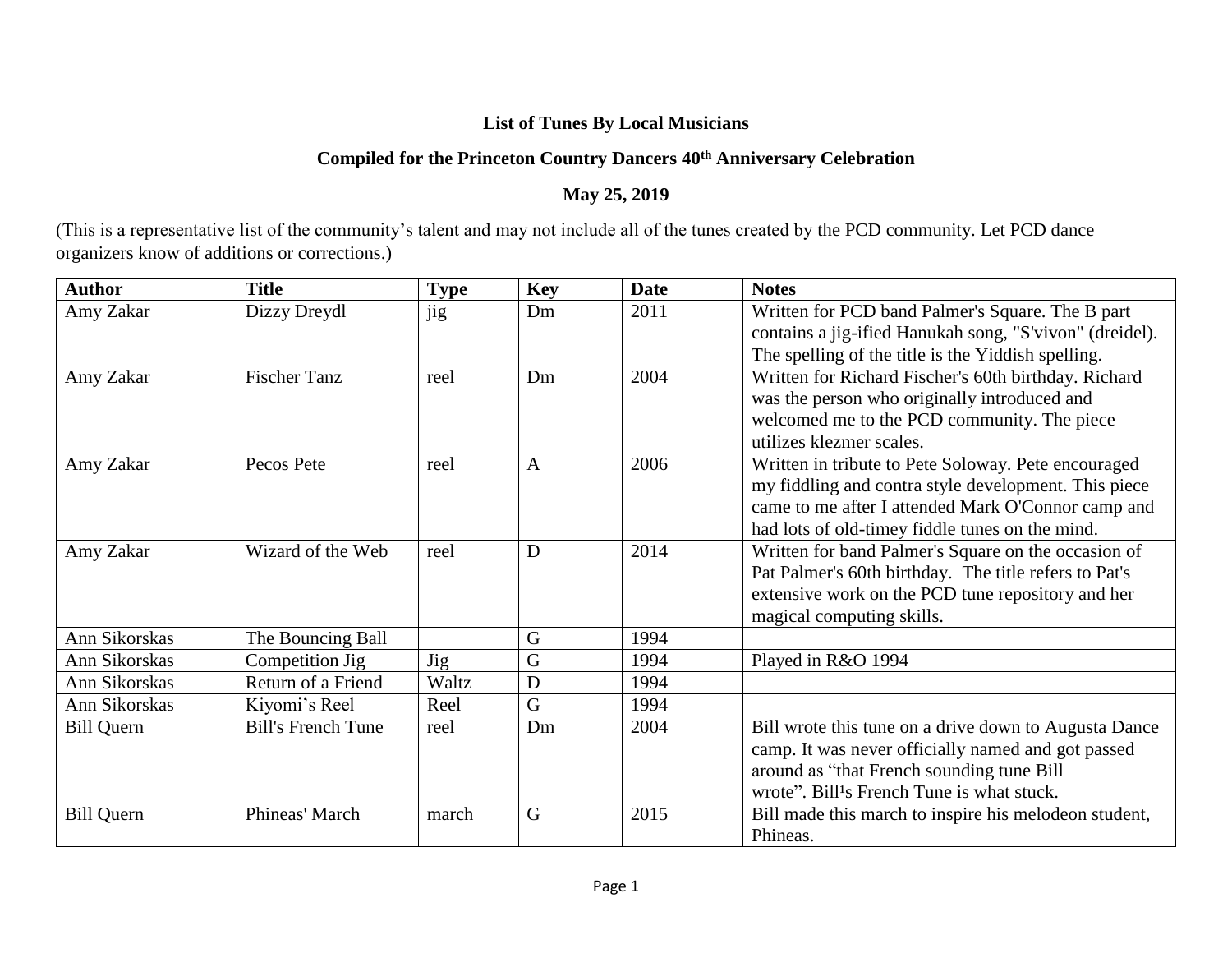| <b>Author</b>          | <b>Title</b>              | <b>Type</b> | <b>Key</b>   | <b>Date</b> | <b>Notes</b>                                             |
|------------------------|---------------------------|-------------|--------------|-------------|----------------------------------------------------------|
| <b>Bill Quern</b>      | Sidmouth                  | jig         | G            | 2013        | A jig written after spending a delightful week with a    |
|                        |                           |             |              |             | friend at the Sidmouth Folk Festival.                    |
| <b>Bill Quern</b>      | The Fire Jig              | jig         | D            | 2003        | Bill wrote this tune for the fireplace in Sarah's new    |
|                        |                           |             | Mixolydian   |             | house.                                                   |
| <b>Bill Quern</b>      | Tori Barone's Jig         | jig         | G            | 2001        | Written for dear friend contra dance caller Tori Barone. |
| <b>Bill Quern</b>      | Zisook's Schottische      | schottische | Dm           | 2001        | For friend and fiddler Helene Zisook.                    |
| <b>Bob Mills</b>       | <b>Tiller Girl</b>        | march       | $\mathbf D$  |             |                                                          |
| <b>Bob Pasquarello</b> | Amanda Lynn Jig           |             |              | 2015        | Co-written with John Krumm on a ride to a gig.           |
| <b>Bob Pasquarello</b> | Beyond the Blue<br>Ridge  | reel        | Em           | 1989        | Played in R&O 1989                                       |
| <b>Bob Pasquarello</b> | <b>Bobcat Shuffle</b>     | jig         | Am           |             | Played often, and who can forget the d# note?            |
| <b>Bob Pasquarello</b> | Buddy's Birthday          |             |              | 2011        | Written to honor Barbara Greenberg's mother on her       |
|                        |                           |             |              |             | birthday.                                                |
| <b>Bob Pasquarello</b> | Chasing the Crown         |             |              | 2012        | Written to fit in a medley with The Steeplechase.        |
| <b>Bob Pasquarello</b> | Devil In The Details      |             |              | 2018        | Written to connect Dust Devils with Minor Swing.         |
| <b>Bob Pasquarello</b> | Double Dog Dare           |             |              | 2012        |                                                          |
| <b>Bob Pasquarello</b> | Ducks In A Row            |             |              | 2014        | For Bob McQuillen.                                       |
| Bob Pasquarello        | Eerbetoon a Philippe      |             |              | 2018        | Written to honor Philippe Callens.                       |
| <b>Bob Pasquarello</b> | Friends are Never Far     | jig         | $\mathbf{A}$ | 1993        |                                                          |
|                        | Away                      |             |              |             |                                                          |
| <b>Bob Pasquarello</b> | <b>Hearts For Flowers</b> |             |              | 2010        | Written for Judith Flowers of Philadelphia.              |
| <b>Bob Pasquarello</b> | In The Misty              |             |              | 2017        | One of my Tolkein inspired tunes.                        |
|                        | Mountains                 |             |              |             |                                                          |
| <b>Bob Pasquarello</b> | Little Wonder             |             |              | 2011        | Inspired by a new tenor banjo formerly owned by Paul     |
|                        |                           |             |              |             | Prestopino.                                              |
| <b>Bob Pasquarello</b> | Rory on the Swing         | march       | D            | 1987        | Played in R&O 1987                                       |
| <b>Bob Pasquarello</b> | Snowdrops                 |             |              | 2014        | I think of Eric Scott every time I play this tune.       |
|                        |                           |             |              |             | Griggstown Lock has used this tune.                      |
| <b>Bob Pasquarello</b> | The Call North            |             |              | 2014        | For cellist Daniel Hawkins.                              |
| <b>Bob Pasquarello</b> | The Dutchess              |             |              | 2015        | Written for Debbie Kanter.                               |
| <b>Bob Pasquarello</b> | The Welcome Mat           |             |              | 2017        | For Mat Clark.                                           |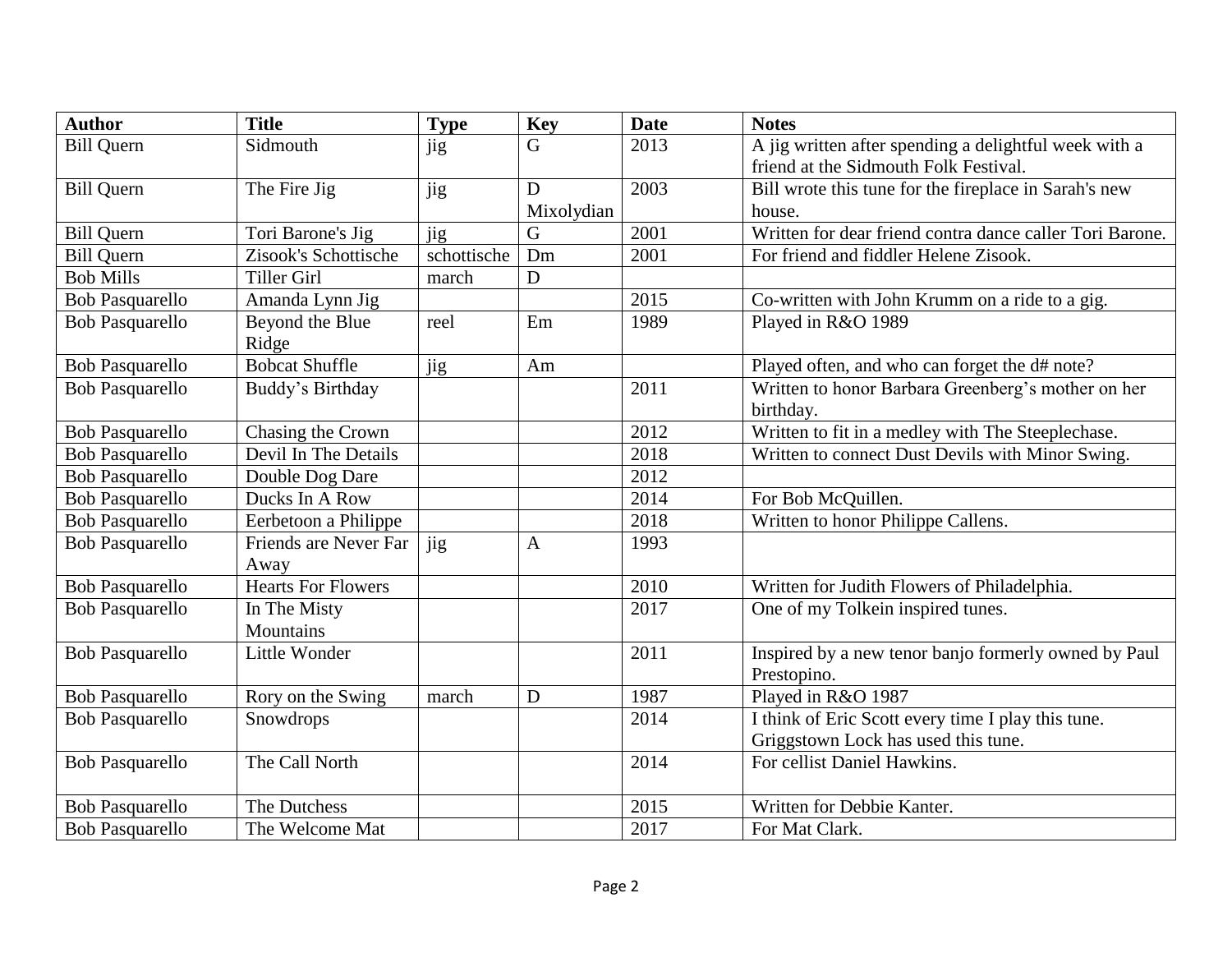| <b>Author</b>          | <b>Title</b>                | <b>Type</b> | Key                       | <b>Date</b> | <b>Notes</b>                                                                                                                                                                           |
|------------------------|-----------------------------|-------------|---------------------------|-------------|----------------------------------------------------------------------------------------------------------------------------------------------------------------------------------------|
| <b>Bob Pasquarello</b> | The Headless<br>Horseman    | reel        | Em                        | 1991        | Played in R&O 1991                                                                                                                                                                     |
| <b>Bob Pasquarello</b> | To The Max                  |             |                           | 2012        | Written for Max Talhardt, our grandson.                                                                                                                                                |
| <b>Bob Pasquarello</b> | What Was The                |             |                           | 2016        | Triggered by the crazy election season of 2016.                                                                                                                                        |
|                        | Question?                   |             |                           |             |                                                                                                                                                                                        |
| Doug Healy             | <b>American Waltz</b>       | waltz       | D                         | 2010        | Remembering chord progressions typical of American<br>rock and roll music of the 1960's, performed by the<br>band ACED.                                                                |
| Doug Healy             | DC Waltz                    | waltz       | D<br>mixolydian           | 2008        | Celebrating the chords D and C, performed by R&O.                                                                                                                                      |
| Doug Healy             | Lucky Life                  | reel        | Em and G                  | 2008        | Remembering a poem by Gerald Stern (YouTube),<br>peformed by the PCD Pick Up Band.                                                                                                     |
| Doug Healy             | <b>Mental Traveler</b>      | reel        | $\boldsymbol{\mathrm{F}}$ | 2008        | "Not traveling very far." Performed by Last Exit and<br>Rhythmic Heart.                                                                                                                |
| Doug Healy             | <b>Sudden Memories</b>      | reel        | A minor                   | 2008        | Remembering Chicago Transit Authority's<br>"Beginnings" (YouTube) and performed by "Trees<br>With Wings" and "Dishevelled Wandering Stars".                                            |
| Doug Healy             | Yana's Waltz                | waltz       | ${\bf E}$                 | 2010        | Remembering Princeton contradancer Yana<br>Malysheva, recorded on the CD "Last Exit's Greatest<br>Hits", 2015.                                                                         |
| Eric Scott             | All the Way with<br>Soloway | march       | $\mathbf G$               | 1987        | Composed in honor of Pete Soloway.                                                                                                                                                     |
| Eric Scott             | Beerbohm's Rag              | rag         |                           | 1983        | Written for Daniel Beerbohm, and played by Hold The<br>Mustard.                                                                                                                        |
| Eric Scott             | Cars and Dragons<br>Polka   | polka       | $\mathsf G$               | 1983        |                                                                                                                                                                                        |
| Eric Scott             | Christine and Ed's<br>Waltz | waltz       | $\mathbf G$               | 1986        | Composed for Christine and Ed Helwig in celebration<br>of their 50 <sup>th</sup> Wedding Anniversary. Christine wrote an<br>accompanying dance called the Golden Anniversary<br>Waltz. |
| Eric Scott             | <b>Fiddlin David</b>        | reel        | Em                        | 1982        | "To David Herndon with Best Wishes". Used/selected<br>by Fried Herman to accompany her dance, "Face the<br>Music."                                                                     |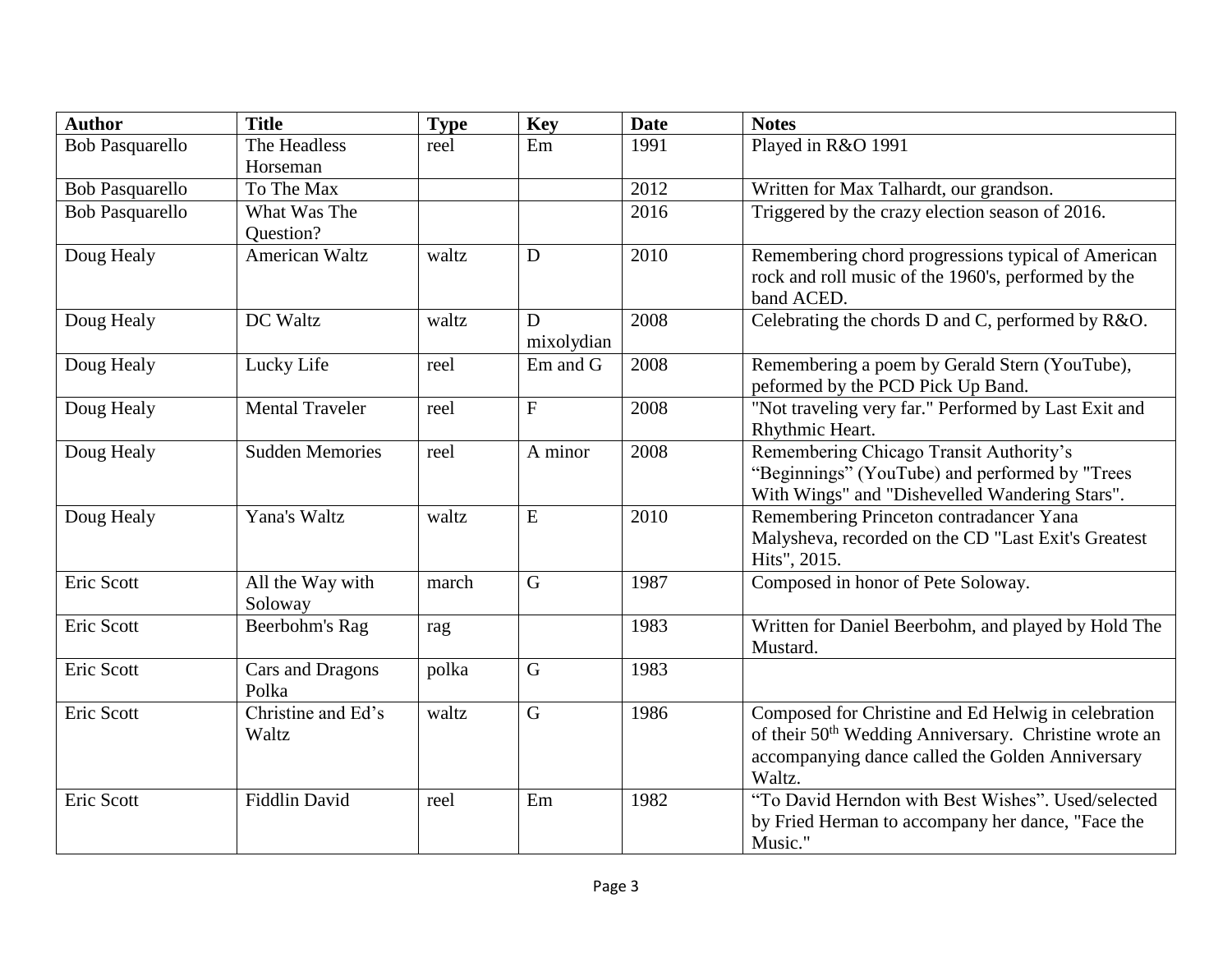| <b>Author</b>        | <b>Title</b>               | <b>Type</b> | Key         | <b>Date</b> | <b>Notes</b>                                              |
|----------------------|----------------------------|-------------|-------------|-------------|-----------------------------------------------------------|
| Eric Scott           | Jig for Unwritten          | jig         |             | 1982        | Dedicated to Steve Schnur to encourage him to write       |
|                      | Dance                      |             |             |             | yet another contradance! Played by Hold The Mustard,      |
|                      |                            |             |             |             | R&O and PUB.                                              |
| Eric Scott           | Joys of Montreal           | reel        | D           | 1982        | Played by PUB at Eric's Memorial 1992                     |
| Eric Scott           | Untitled                   | reel        | D           | 1982        | Played by PUB at Eric's Memorial 1992                     |
| Eric Scott           | L'ardeur de Paris          |             |             | 1985        | Dedicated to Barbara Greenberg, played by Hold The        |
|                      |                            |             |             |             | Mustard.                                                  |
| Eric Scott           | Marge's Waltz              | waltz       | $\mathbf G$ | 1982        | Written for Eric's lovely wife and life partner, Marge.   |
|                      |                            |             |             |             | Played by Hold The Mustard.                               |
| Eric Scott           | <b>Sizzling Bacon Reel</b> | reel        | Dm          | 1985        | To be paired with Eric's "n Scrambled Eggs Reel".         |
|                      |                            |             |             |             | A favorite of PCD PUB and R&O.                            |
| Eric Scott           | Sound of Jura              | waltz       | G/Em        | 1983        | Featured in the book Sound of Juraand other sounds,       |
|                      |                            |             |             |             | Dance Compositions by Eric Scott, Bob Pasquarello,        |
|                      |                            |             |             |             | Editor, published by The Friends of Eric Scott with       |
|                      |                            |             |             |             | assistance from the May Gadd Foundation Fund of the       |
|                      |                            |             |             |             | Country Dance and Song Society, 1991.                     |
| Ezra Fischer         | "42"                       | jig         | G           |             |                                                           |
| Jeff Gauthier        | A Rare Bear Indeed         | march       | Bm          | 2018        |                                                           |
|                      |                            |             | phrygian    |             |                                                           |
| Jeff Gauthier        | Intercalyptic              | reel        | $\mathbf D$ | 2013        |                                                           |
| <b>Jeff Gauthier</b> | Philosopher Kings          | march       | $\mathbf G$ | 2015        |                                                           |
| Jesse Fischer        | The Slischer Family        | reel        | D           | 1993        |                                                           |
|                      | Reel                       |             |             |             |                                                           |
| John MacDonald       | Yvonne's Waltz             |             | $\mathbf G$ |             | Written in honor of John's wife, Yvonne.                  |
| Kathy Talvitie       | A Gathering in Love        |             |             | 8/22/93     | To celebrate the marriage of Bill Mates and Judy          |
|                      |                            |             |             |             | Klotz.                                                    |
| Kathy Talvitie       | A Man of                   | waltz       |             | 4/13/11     | In memory of Pete Soloway.                                |
|                      | Consequence                |             |             |             |                                                           |
| Kathy Talvitie       | Duet                       |             |             | 5/27/90     | For Barbara Greenberg.                                    |
| Kathy Talvitie       | Forty Winks                |             |             | 12/96       | To celebrate Daniel Beerbohm's 40 <sup>th</sup> birthday. |
| Kathy Talvitie       | Garlands for               |             |             | $2/3$ //07  | In memory of Margaret Bendersky.                          |
|                      | Margaret                   |             |             |             |                                                           |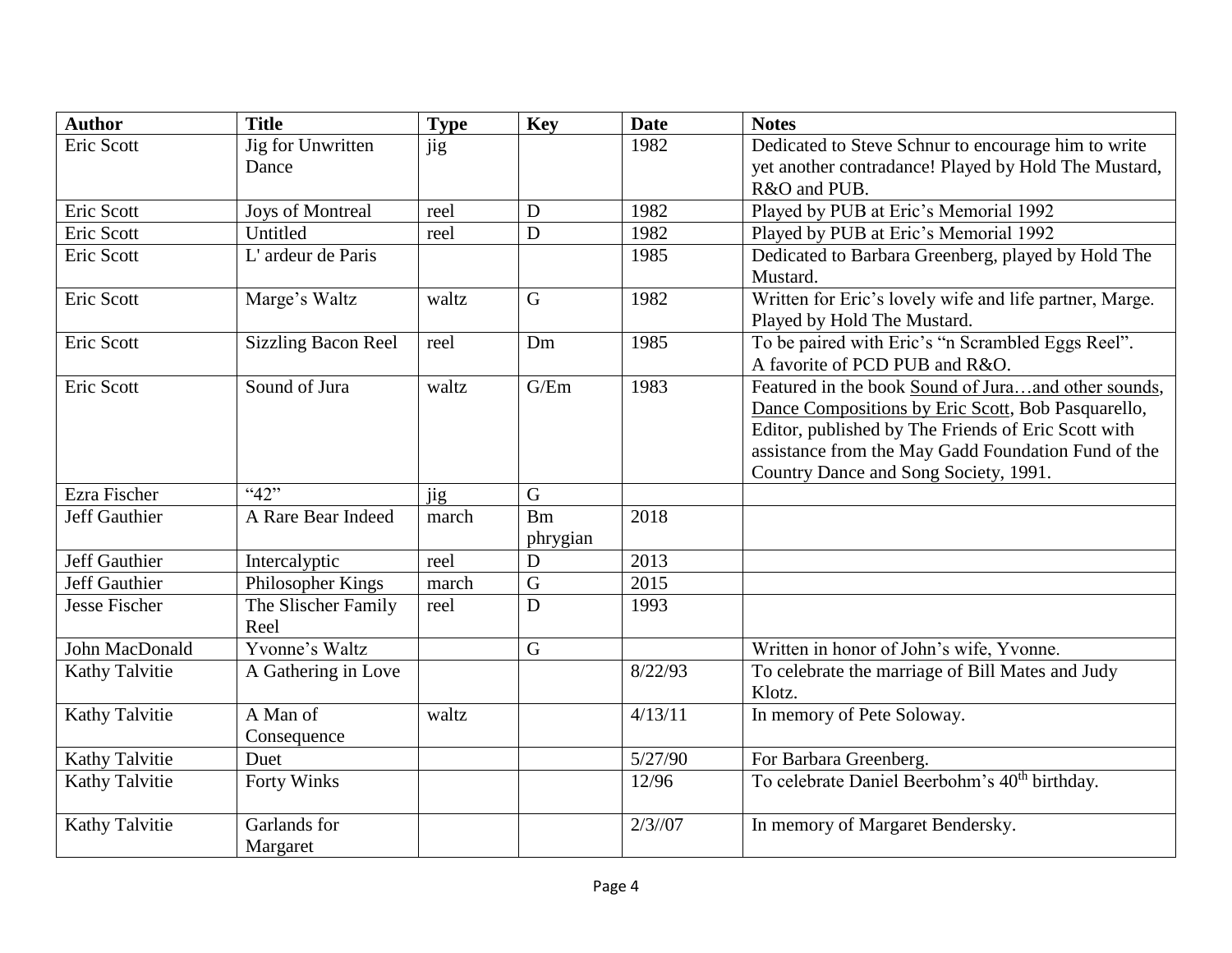| <b>Author</b>         | <b>Title</b>               | <b>Type</b> | <b>Key</b>     | <b>Date</b>  | <b>Notes</b>                                                                                                                                                                                                                                                                                                                                                                                                                      |
|-----------------------|----------------------------|-------------|----------------|--------------|-----------------------------------------------------------------------------------------------------------------------------------------------------------------------------------------------------------------------------------------------------------------------------------------------------------------------------------------------------------------------------------------------------------------------------------|
| Kathy Talvitie        | Heart and Soul             |             |                | 3/12/97      | To celebrate my marriage to Bob Pasquarello.                                                                                                                                                                                                                                                                                                                                                                                      |
| Kathy Talvitie        | Rosie                      |             |                | 8/15         | In memory of Rosie Berkowitz, Daniel Beerbohm's<br>mother.                                                                                                                                                                                                                                                                                                                                                                        |
| Kathy Talvitie        | The Red Star Line          |             |                | 3/24/02      | In honor of Hold the Mustard and Philippe Callens.                                                                                                                                                                                                                                                                                                                                                                                |
| Kathy Talvitie        | <b>Two Generous Hearts</b> |             |                | 4/25/04      | To celebrate Larry Koplik and Sarah Roberts 50 <sup>th</sup><br>birthdays.                                                                                                                                                                                                                                                                                                                                                        |
| Kiyomi Camp           | The Mighty<br>Millstone    | reel        | G              | 1994         | Played in R&O 1994                                                                                                                                                                                                                                                                                                                                                                                                                |
| Kiyomi Camp           | Dog in the Snow            | jig         | $\mathbf G$    | 1994         |                                                                                                                                                                                                                                                                                                                                                                                                                                   |
| Kiyomi Camp           | Snowbound                  | waltz       | Gm             | 1994         |                                                                                                                                                                                                                                                                                                                                                                                                                                   |
| Kiyomi Camp           | The Witching Hour          | jig         | Am             | 1994         |                                                                                                                                                                                                                                                                                                                                                                                                                                   |
| Kiyomi Camp           | The Willful Child          | jig         | $\overline{F}$ | 1994         |                                                                                                                                                                                                                                                                                                                                                                                                                                   |
| Kiyomi Camp           | Cabin Fever                | jig         | Gm             | 1994         |                                                                                                                                                                                                                                                                                                                                                                                                                                   |
| Kiyomi Camp           | The Rivals                 | jig         | $\mathbf G$    | 1994         |                                                                                                                                                                                                                                                                                                                                                                                                                                   |
| Kiyomi Camp           | Love Lies Bleeding         | waltz       | Am             | 1994         |                                                                                                                                                                                                                                                                                                                                                                                                                                   |
| Kiyomi Camp           | Margaret's Birthday<br>Jig | jig         | $\mathbf G$    | 1994         |                                                                                                                                                                                                                                                                                                                                                                                                                                   |
| Louise McClure        | The Phryge Is Phull        | reel        | Em/G           | 1992         |                                                                                                                                                                                                                                                                                                                                                                                                                                   |
| Louise McClure        | Lilac on the Bush          | jig         | Dm             | 1992         |                                                                                                                                                                                                                                                                                                                                                                                                                                   |
| Louise McClure        | My Dear Tweekie            | waltz       | $\overline{C}$ | 1992         |                                                                                                                                                                                                                                                                                                                                                                                                                                   |
| Louise McClure        | <b>Mountain Rose</b>       | waltz       | <b>Bm</b>      | 1994         |                                                                                                                                                                                                                                                                                                                                                                                                                                   |
| <b>Martin Harriss</b> | Angus Podgornay's<br>Reel  | reel        | $\mathbf{A}$   | 1994         |                                                                                                                                                                                                                                                                                                                                                                                                                                   |
| Michael Bell          | Maggie at Dawn             | reel        | $\mathbf{A}$   | August, 2010 | In August 2010 when I was in Sydney, I was awakened<br>at dawn most mornings by a bird in a tree outside the<br>window singing the first 5 notes of the A part of this<br>tune. In the half light, I couldn't see the bird, but later<br>in the day I would see an Australian magpie, a<br>"maggie" in local parlance, in the tree and hear him<br>sing his more usual chortling song which is the<br>inspiration for the B part. |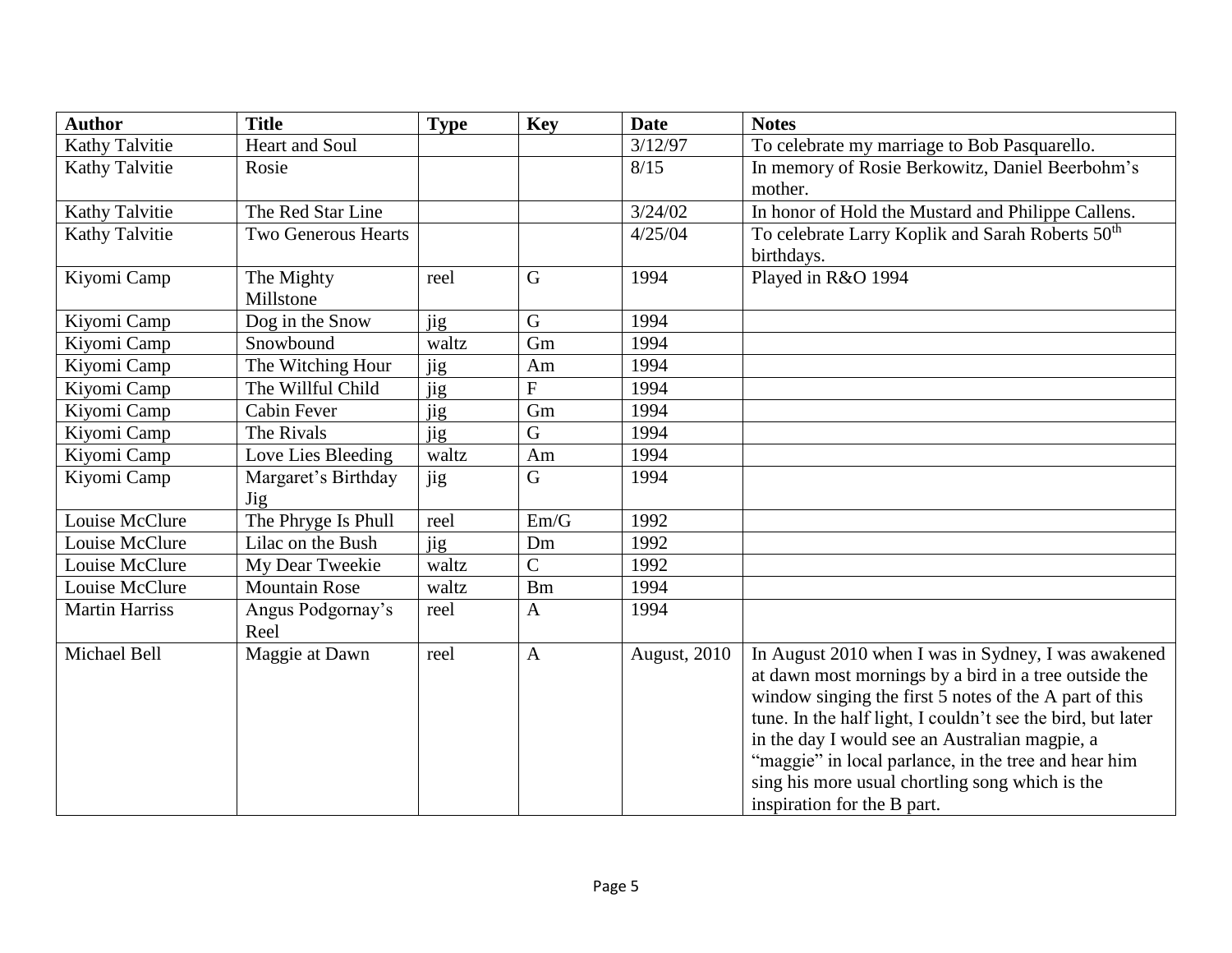| <b>Author</b>          | <b>Title</b>            | <b>Type</b> | <b>Key</b>     | <b>Date</b>     | <b>Notes</b>                                                                                                     |
|------------------------|-------------------------|-------------|----------------|-----------------|------------------------------------------------------------------------------------------------------------------|
| Nathalie Levine        | All the Way to          | march       | D              |                 | Written to pair with Trip to Dingle. Chords by Nathalie                                                          |
|                        | Rahway                  |             |                |                 | and Doug Healy. Inspired by the Northeast Corridor                                                               |
|                        |                         |             |                |                 | line of New Jersey Transit.                                                                                      |
| Pat Palmer and Bob     | The Backseat Waltz      | waltz       | Dm             | 1988            | We were sitting on the back seat of the bus coming                                                               |
| Pasquarello            |                         |             |                |                 | home from NEFFA when we wrote this tune. It was                                                                  |
|                        |                         |             |                |                 | played in R&O IX (long time ago, late 1980's) and in                                                             |
|                        |                         |             |                |                 | several pickup bands.                                                                                            |
| Paul Prestopino        | Cats on the Ceiling     | reel        | key of Bm      | While in NH     | A little more about Cats on the Ceiling and Killer Bees.                                                         |
|                        |                         |             |                |                 | I came up with something that sounded like a good B                                                              |
|                        |                         |             |                |                 | part, and tried to write an A part. It didn't quite work,                                                        |
|                        |                         |             |                |                 | but I liked it and managed to make a B part to go with                                                           |
|                        |                         |             |                |                 | it. Then I tried again for an A part for the earlier tune,<br>and found it. So they really got written together. |
|                        |                         |             |                |                 |                                                                                                                  |
| Paul Prestopino        | <b>Hold The Mustard</b> | jig         | Key of A       | 1983            | My first dance tune that was composed in my head                                                                 |
|                        |                         |             |                |                 | while driving my car                                                                                             |
| Paul Prestopino        | <b>Killer Bees</b>      | reel        | key of D       | While in NH     | See note for "Cats on the Ceiling"                                                                               |
| Paul Prestopino        | Mando-Banjo Polka       | polka       | $\mathbf G$    | 1988            | Played in R&O 1989                                                                                               |
| Paul Prestopino        | Southern Spy            | reel        | key of A       |                 | Played many times by R&O and PUB.                                                                                |
| Paul Prestopino        | The Fools               | waltz       | key of D       | $3 - 31 - 2006$ | Written for our anniversary (April Fool's Day).                                                                  |
| Pete Soloway           | Anna's Waltz            | waltz       | D OR C/D       | 1983            | Pete wrote this for his daughter, Anna.                                                                          |
| Pete Soloway           | David's Reel            | reel        | $Bm/F\#m$      | 1991            | Pete wrote this for his son, David.                                                                              |
| <b>Richard Fischer</b> | A Waltz for R & O       | waltz       | $\overline{F}$ | 1998            | Played in R & O XX, I think.                                                                                     |
| <b>Richard Fischer</b> | Dancing Ds              | march       | D/G            | 2006            | Played in R&O 2006                                                                                               |
| <b>Richard Fischer</b> | Jesse's Jig             | jig         | D              | 1984            | Written for my son, Jesse. Played in some early $R \&$                                                           |
|                        |                         |             |                |                 | O's. And by my band The Jam Bandits.                                                                             |
| <b>Richard Fischer</b> | Shemmi                  | march       | Dm/A           | 2005            | Written to medley before Amy Zakar's tune                                                                        |
|                        |                         |             |                |                 | FischerTanz, played by the Jam Bandits and some                                                                  |
|                        |                         |             |                |                 | other local bands, also R&O.                                                                                     |
| <b>Richard Fischer</b> | Strad-O-Lin Jig         | jig         | D              | 1985            |                                                                                                                  |
| <b>Richard Fischer</b> | The $14th$ of           | jig         | G/Em           | 1981            |                                                                                                                  |
|                        | November                |             |                |                 |                                                                                                                  |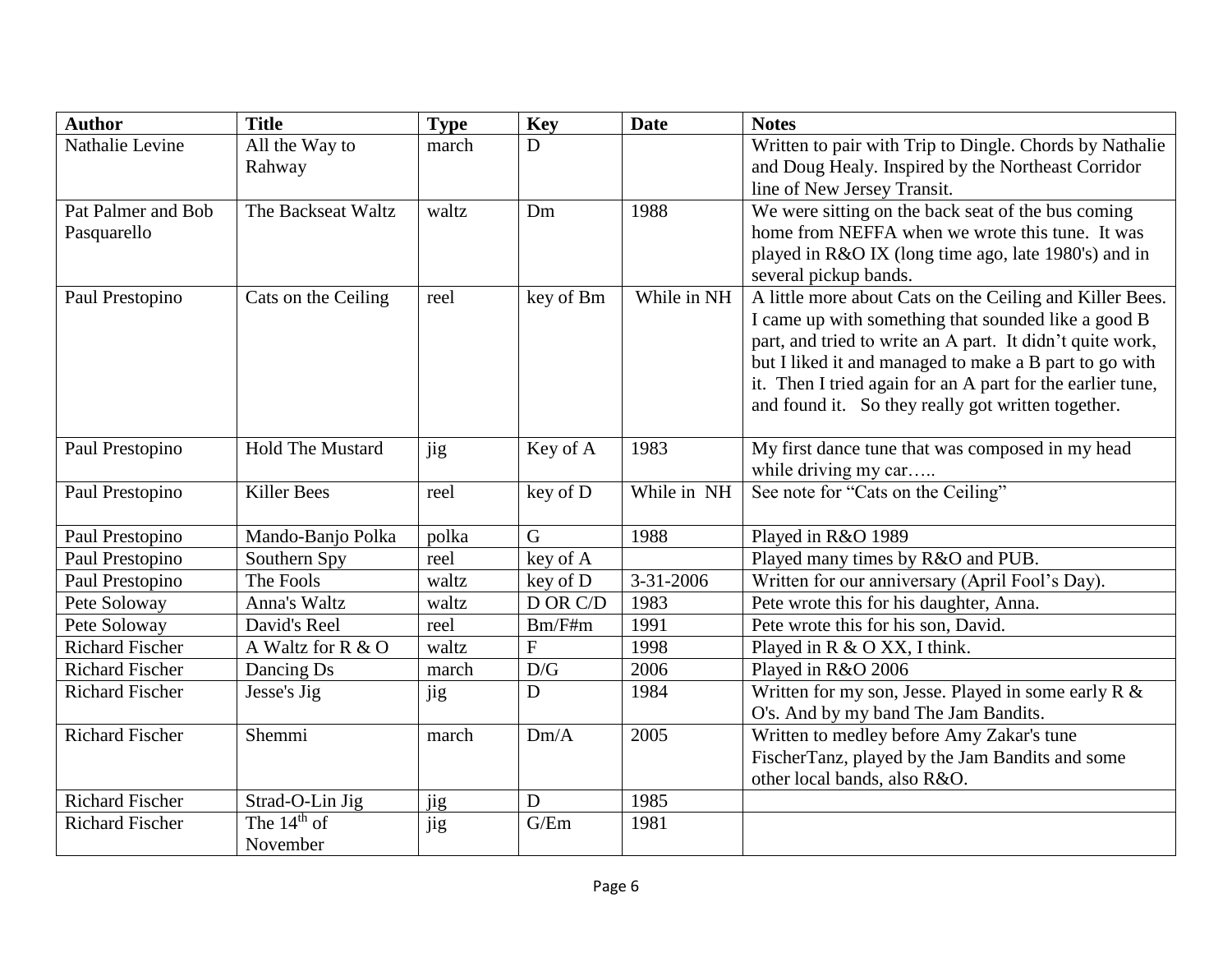| <b>Author</b>          | <b>Title</b>               | <b>Type</b> | <b>Key</b>  | <b>Date</b> | <b>Notes</b>                                                      |
|------------------------|----------------------------|-------------|-------------|-------------|-------------------------------------------------------------------|
| <b>Richard Fischer</b> | The Green Eyed             | scary       | Em/G        | 2001        | A PUB and R&O favorite.                                           |
|                        | Witch                      |             |             |             |                                                                   |
| <b>Richard Fischer</b> | The Tune Smith             | march       | Amix        | 1994        |                                                                   |
| <b>Richard Fischer</b> | Waltz for a New            | waltz       | Dm/D        | 2002        | Written in gratitude to the many friends I made at my             |
|                        | Year                       |             |             |             | first Christmas Country Dance School in Berea, KY.                |
| <b>Richard Smith</b>   | The Mighty                 | jig         | $\mathsf G$ | 1993        |                                                                   |
|                        | Macomber                   |             |             |             |                                                                   |
| <b>Richard Smith</b>   | Saladin's Jig              | jig         | $\mathbf G$ | 1992?       |                                                                   |
| <b>Richard Smith</b>   | Heroic Driving             | reel        | $\mathbf G$ | 1993        |                                                                   |
| <b>Richard Smith</b>   | Allt an Loin               | reel        | Dmix        | 1987        | Played in R&O 1988                                                |
| <b>Richard Smith</b>   | The Pickup Band-           | jig         | Am/C        | 1994        |                                                                   |
|                        | Yes                        |             |             |             |                                                                   |
| Roberta Truscello      | <b>Blonde and Brunette</b> | waltz       | Am          | 1993        |                                                                   |
| Sarah Gowan            | <b>Big Phat Ragg</b>       | rag         | G           | 2006        | A rag written for our ceilidh cohorts, The Big Phat               |
|                        |                            |             |             |             | American K-Lee Band.                                              |
| Sarah Gowan            | Lootering                  | jig         | Em          | 2005        | A jig written after the madness of Hurricane Katrina. A           |
|                        |                            |             |             |             | New Orleans resident said in an NPR interview, "We                |
|                        |                            |             |             |             | wasn <sup>1</sup> t lootering - we only took what we needed!" The |
|                        |                            |             |             |             | fact that anyone felt they had to defend themselves               |
|                        |                            |             |             |             | against charges of theft in the wake of the chaos of that         |
|                        |                            |             |             |             | storm, seemed so brave and sad, I wanted to embrace               |
|                        |                            |             |             |             | the word "lootering" and give it a tune.                          |
| Sarah Gowan            | Mariah's Key               | waltz       | Dm          | 2010        | A waltz for my great-great-great-grandmother Mariah               |
|                        |                            |             |             |             | Gowan. That branch of the family tree abruptly stops              |
|                        |                            |             |             |             | with her, and one day we hope to unravel the mystery              |
|                        |                            |             |             |             | of who came before. We do know that she was a very                |
|                        |                            |             |             |             | adventurous and resourceful woman who lived and                   |
|                        |                            |             |             |             | died in the mountains of Western North Carolina.                  |
| Sarah Gowan            | Nancy In a Shirttail       | reel        | D           | 2007        | Some of our best tune titles came from Sarah <sup>1</sup> s       |
|                        |                            |             | Mixolydian  |             | Louisiana Mamaw. "Nancy in a shirttail" was her                   |
|                        |                            |             |             |             | colorful expression for getting caught naked.                     |
| Sarah Gowan            | Pobblebonk                 | schottische | Em          | 2007        | R&O played it as a reel, but it's better as a schottische.        |
|                        |                            |             |             |             | A Pobblebonk is also known as a Banjo Frog, because               |